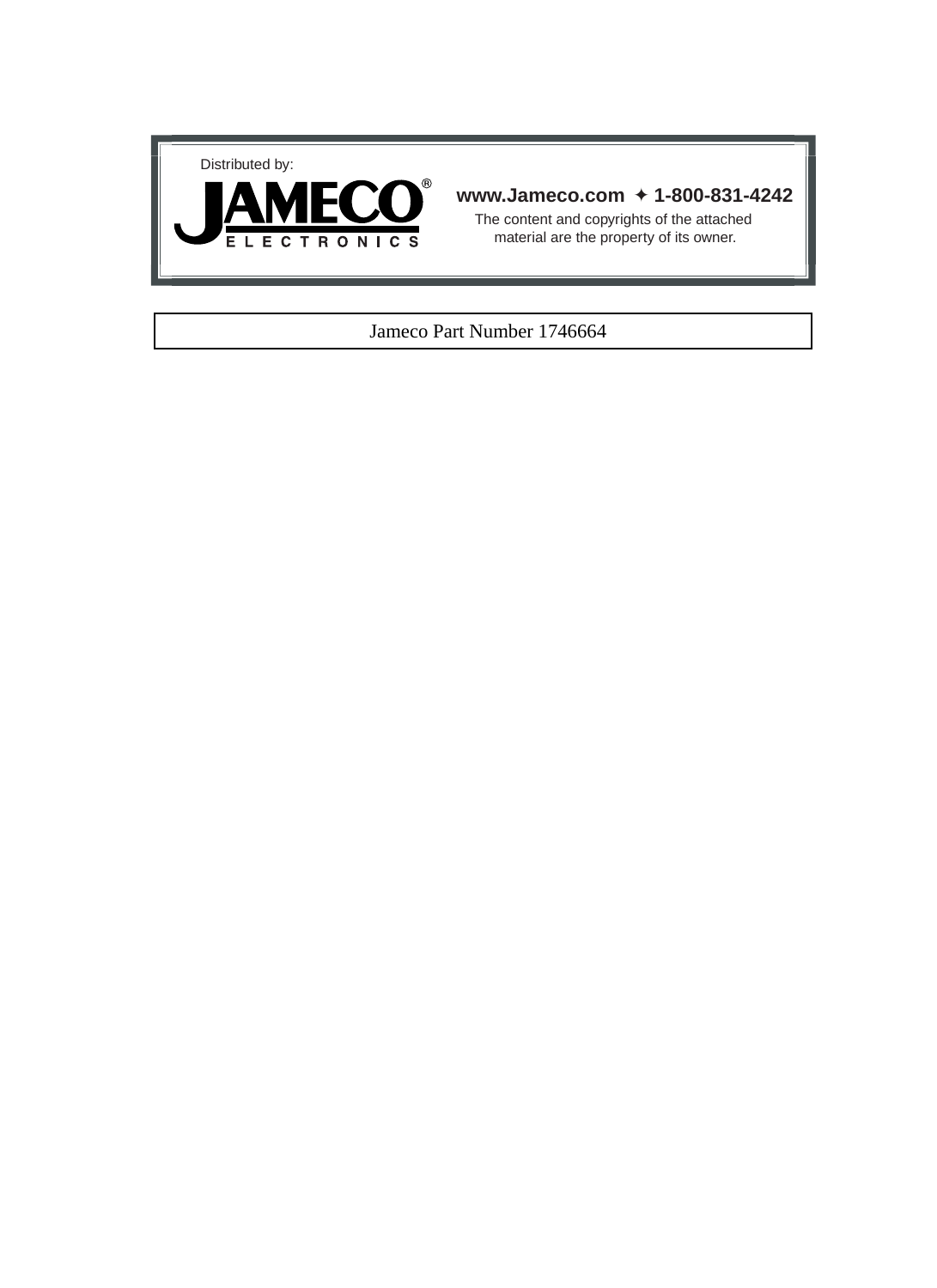

## Auto-Reset Electronic Circuit Breaker

- Programmable Trip Delay: 15us to >100ms
- Programmable Trip Current: 1mA to >20A
- Programmbale Auto-Reset Time: 1ms to >10 sec.
- 4.5V to 18V Supply Range
- **Drives Low R** $DS(ON)$  N-Channel MOSFETs
- Status Output Indicates Fault Condition
- Thermal Trip with PTC Thermistor
- $\blacksquare$  8µA I<sub>Q</sub> in Standby Mode
- No External Charge Pump Capacitors
- Available in 8-Pin SOIC

# **U A S O PPLICATI**

- Power Bus Circuit Breaker
- SCSI Termination Power Protection
- Regulator Over-Current Protection
- Battery Short-Circuit Protection
- DC Motor Stall Protection
- Sensitive System Power Interrupt

# **D <sup>U</sup> FEATURES ESCRIPTIO**

The LTC1153 electronic circuit breaker drives a low cost N-channel MOSFET to interrupt power to a sensitive electronic load in the event of an over-current condition. The breaker remains tripped for a period of time set by an external timing capacitor and then is automatically reset. This cycle continues until the over-current condition is removed, protecting both the sensitive load and the MOSFET switch.

The trip current, trip delay time and auto-reset period are programmable over a wide range to accommodate a variety of load impedances. An active high shutdown input is also provided and interfaces directly to a PTC thermistor for thermal circuit breaking. An open-drain output is provided to report breaker status to the  $\mu$ P.

The LTC1153 is available in both 8-pin DIP and 8-pin SOIC packages.

## **TYPICAL APPLICATION**

**5V/1A Electronic Circuit Breaker with 1ms Trip Delay, 200ms Auto-Reset Period and 70**°**C Thermal Shutdown**



ALL COMPONENTS SHOWN ARE SURFACE MOUNT.

\* IMS026 INTERNATIONAL MANUFACTURING SERVICE, INC. (401) 683-9700 \*\* RL2006-100-70-30-PT1 KEYSTONE CARBON COMPANY (814) 781-1591

LTC1153 • TA01

#### **Trip Delay Time**

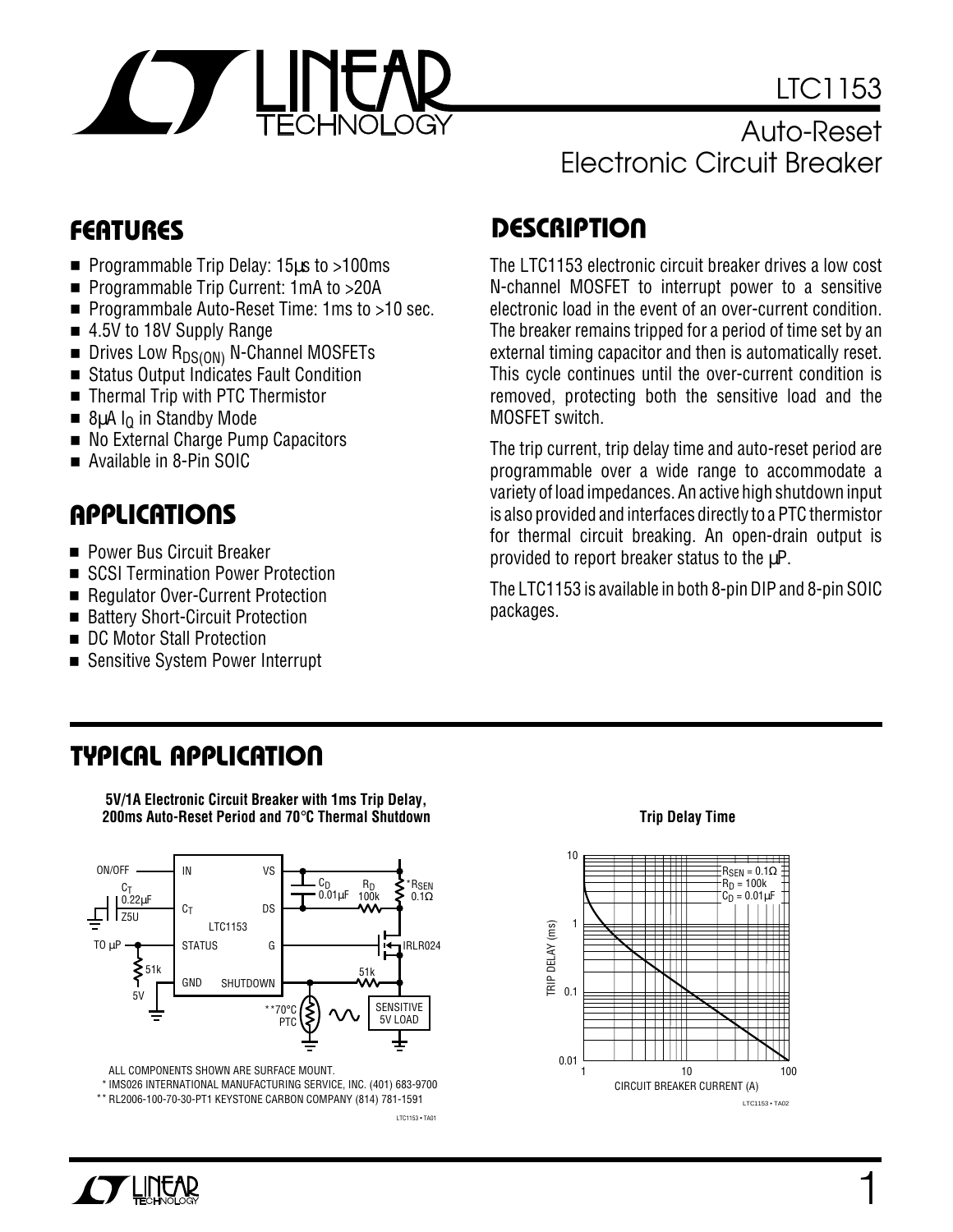# **ABSOLUTE MAXIMUM RATINGS**

| Timing Capacitor Voltage  ( $VS + 0.3V$ ) to (GND $- 0.3V$ ) |  |
|--------------------------------------------------------------|--|
|                                                              |  |
|                                                              |  |

| <b>Operating Temperature</b>                                  |  |
|---------------------------------------------------------------|--|
|                                                               |  |
| Storage Temperature Range $-65^{\circ}$ c to 150 $^{\circ}$ C |  |
| Lead Temperature (Soldering, 10 sec.) 300°C                   |  |

# **PACKAGE/ORDER INFORMATION**



## **ELECTRICAL CHARACTERISTICS**  $V_S = 4.5V$  to 18V,  $T_A = 25^\circ \text{C}$ ,  $C_T = 0.1 \mu \text{F}$ ,  $V_{SD} = 0$ V unless otherwise noted.

|                         | <b>PARAMETER</b><br><b>Supply Voltage</b> | <b>CONDITIONS</b>           |           | <b>LTC1153C</b> |            |            |              |
|-------------------------|-------------------------------------------|-----------------------------|-----------|-----------------|------------|------------|--------------|
| <b>SYMBOL</b>           |                                           |                             |           | MIN             | <b>TYP</b> | MAX        | <b>UNITS</b> |
| Vs                      |                                           |                             | $\bullet$ | 4.5             |            | 18         | V            |
| lQ                      | Quiescent Current OFF                     | $Vs = 5V$ , $V_{IN} = 0V$   |           |                 | 8          | 20         | μA           |
| lQ                      | Quiescent Current ON                      | $V_S = 5V$ , $V_{IN} = 5V$  |           |                 | 85         | 120        | μA           |
| lQ                      | Quiescent Current ON                      | $V_S = 12V$ , $V_{IN} = 5V$ |           |                 | 180        | 400        | μA           |
| <b>VINH</b>             | Input High Voltage                        |                             | $\bullet$ | $\overline{2}$  |            |            | V            |
| VINL                    | Input Low Voltage                         |                             |           |                 |            | 0.8        | V            |
| IIN                     | <b>Input Current</b>                      | $0v < V_{IN} < V_S$         | $\bullet$ |                 |            | ±1         | μA           |
| $C_{IN}$                | Input Capacitance                         |                             |           |                 | 5          |            | pF           |
| <b>V<sub>CT</sub></b>   | Timing Capacitor Threshold Voltage        | $V_S = 5V$<br>$VS = 12V$    |           | 2.1<br>2.0      | 2.5<br>2.6 | 2.9<br>3.2 | V<br>V       |
| Ict                     | <b>Timing Capacitor Current</b>           | $VS = 12V$                  |           | 3.0             | 4.2        | 6.0        | μA           |
| <b>V</b> <sub>SDH</sub> | Shutdown Input High Voltage               |                             | $\bullet$ | $\overline{c}$  |            |            | $\mathsf{V}$ |
| V <sub>SDL</sub>        | Shutdown Input Low Voltage                |                             |           |                 |            | 0.8        | V            |
| Isp                     | Shutdown Input Current                    | $0V < V_{IN} < V_S$         | $\bullet$ |                 |            | ±1         | μA           |
| V <sub>SEN</sub>        | Drain Sense Threshold Voltage             |                             |           | 80<br>75        | 100<br>100 | 120<br>125 | mV<br>mV     |
| <b>I</b> SEN            | Drain Sense Input Current                 | $0V < V_{SEN} < V_S$        |           |                 |            | ±0.1       | μA           |

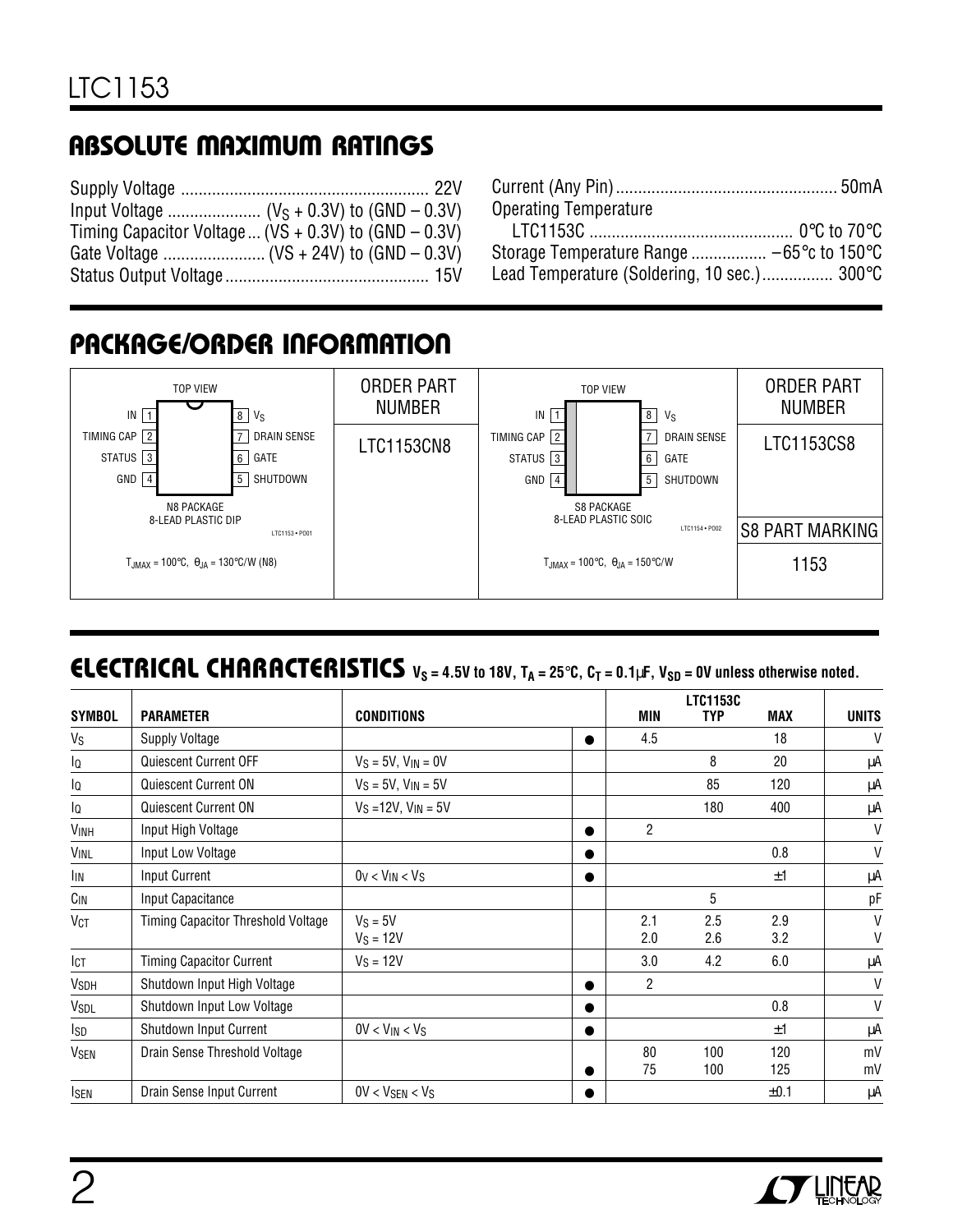|                   |                                      | <b>CONDITIONS</b>                 |  |            |                                             |      |              |
|-------------------|--------------------------------------|-----------------------------------|--|------------|---------------------------------------------|------|--------------|
| <b>SYMBOL</b>     | <b>PARAMETER</b>                     |                                   |  | <b>MIN</b> | <b>LTC1153C</b><br><b>TYP</b><br><b>MAX</b> |      | <b>UNITS</b> |
| $V_{GATE} - V_S$  | Gate Voltage Above Supply            | $V_S = 5V$                        |  | 6.0        | 7.0                                         | 9.0  | $\mathsf{V}$ |
|                   |                                      | $V_S = 6V$                        |  | 7.5        | 8.3                                         | 15.0 | $\vee$       |
|                   |                                      | $V_S = 12V$                       |  | 15.0       | 18.0                                        | 25.0 | $\mathsf{V}$ |
| V <sub>STAT</sub> | <b>Status Output Low Voltage</b>     | $ISTAT = 400\muA$                 |  |            | 0.05                                        | 0.4  | V            |
| I <sub>STAT</sub> | <b>Status Output Leakage Current</b> | $V_{STAT} = 12V$                  |  |            |                                             | 1    | μA           |
| $t_{ON}$          | Turn-ON Time                         | $V_S = 5V$ , $C_{GATE} = 1000pF$  |  |            |                                             |      |              |
|                   |                                      | Time for $V_{GATE} > V_S + 2V$    |  | 30         | 110                                         | 300  | μS           |
|                   |                                      | Time for $V_{GATE} > V_S + 5V$    |  | 100        | 450                                         | 1000 | μS           |
|                   |                                      | $V_S = 12V$ , $C_{GATE} = 1000pF$ |  |            |                                             |      |              |
|                   |                                      | Time for $V_{GATE} > V_S + 5V$    |  | 20         | 80                                          | 200  | μs           |
|                   |                                      | Time for $V_{GATE} > V_S + 10V$   |  | 50         | 160                                         | 500  | μS           |
| toff              | Turn-OFF Time                        | $V_S = 5V$ , $C_{GATE} = 1000pF$  |  |            |                                             |      |              |
|                   |                                      | Time for $V_{GATE} < 1V$          |  | 10         | 36                                          | 60   | μS           |
|                   |                                      | $V_S = 12V$ , $C_{GATE} = 1000pF$ |  |            |                                             |      |              |
|                   |                                      | Time for $V_{GATE} < 1V$          |  | 10         | 28                                          | 60   | μS           |
| t <sub>TD</sub>   | Minimum Trip Delay                   | $V_S = 5V$ , $C_{GATE} = 1000pF$  |  |            |                                             |      |              |
|                   |                                      | Time for $V_{GATE} < 1V$          |  | 5          | 25                                          | 40   | $\mu s$      |
|                   |                                      | $V_S = 12V$ , $C_{GATE} = 1000pF$ |  |            |                                             |      |              |
|                   |                                      | Time for $V_{GATE} < 1V$          |  | 5          | 23                                          | 40   | $\mu s$      |
| t <sub>SD</sub>   | Shutdown Turn-OFF Time               | $V_S = 5V$ , $C_{GATE} = 1000pF$  |  |            |                                             |      |              |
|                   |                                      | Time for $V_{GATE} < 1V$          |  |            | 17                                          | 40   | μs           |
|                   |                                      | $V_S = 12V$ , $C_{GATE} = 1000pF$ |  |            |                                             |      |              |
|                   |                                      | Time for $V_{GATE} < 1V$          |  |            | 13                                          | 35   | $\mu s$      |

The ● denotes specifications which apply over the operating temperature range.

# **TYPICAL PERFORMANCE CHARACTERISTICS**



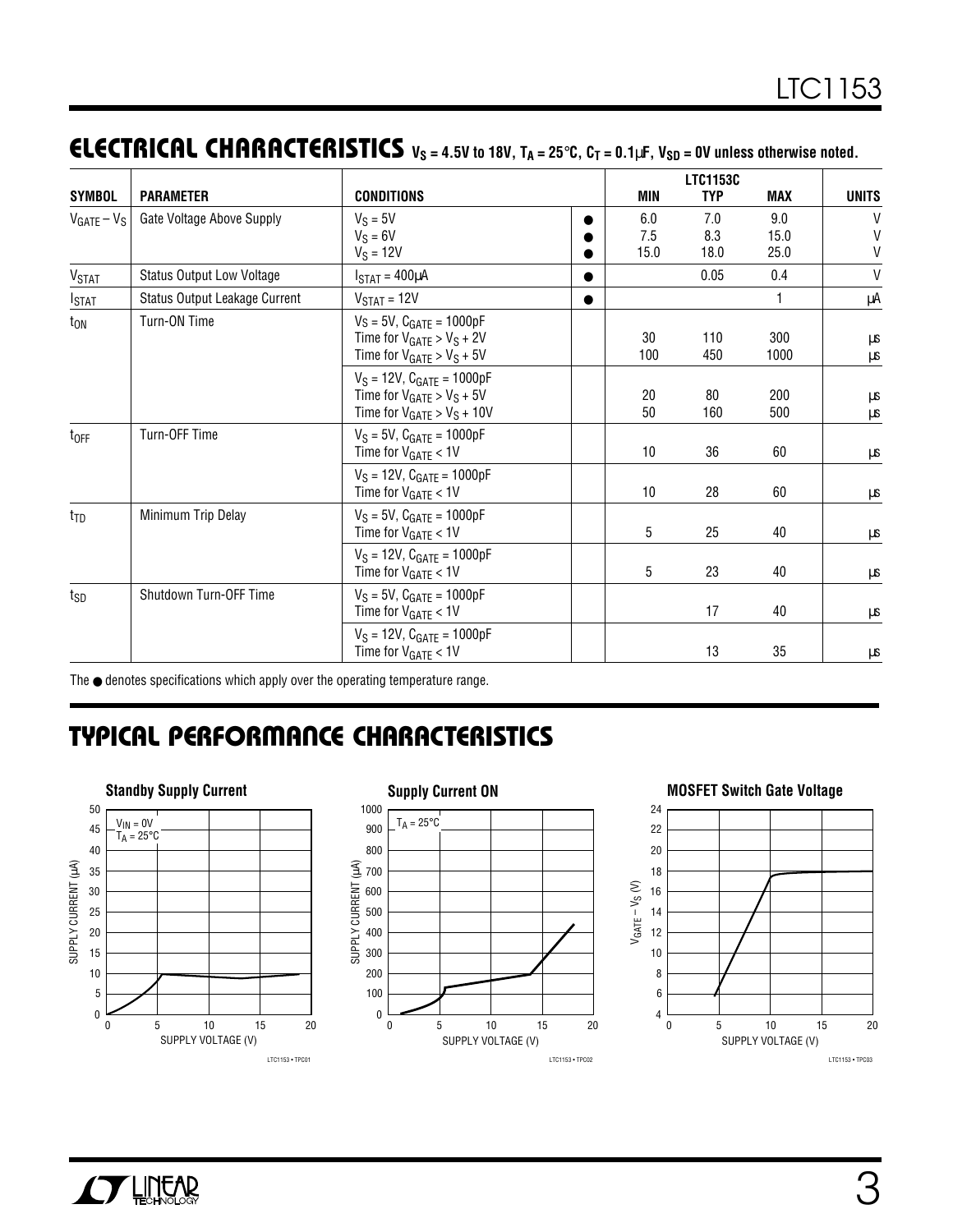# **C C HARA TERISTICS U W TYPICAL PERFOR A CE**



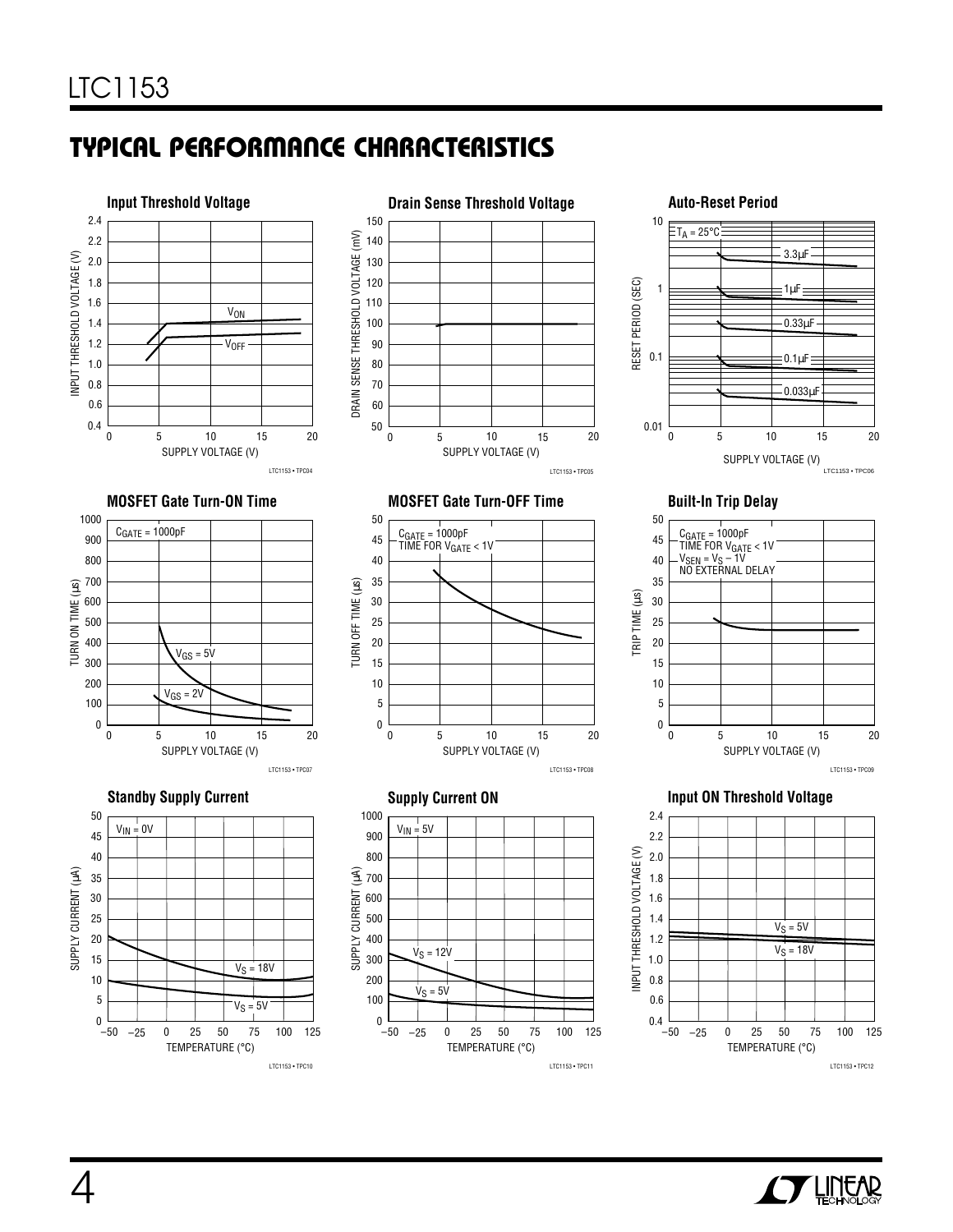## **C C HARA TERISTICS <sup>U</sup> <sup>W</sup> TYPICAL PERFOR A CE**



## **PIN FUNCTIONS**

### **Input and Shutdown Pins**

The LTC1153 input pin is active high and activates all of the protection and charge pump circuitry when switched ON. The shutdown pin is designed to break the circuit if a secondary fault condition (over temperature, etc.) is detected. The LTC1153 logic and shutdown inputs are high impedance CMOS gates with ESD protection diodes to ground and supply and therefore should not be forced beyond the power supply rails. The shutdown pin should be connected to ground when not in use.

## **Timing Capacitor Pin (Auto-Reset Timer)**

The small capacitor charging current (4.2µA) produces large delays with relatively small valued capacitors, but care must be taken to ensure that this current is not shunted to ground through a leaky capacitor or printed circuit board trace. The timing capacitor voltage is sensed by a high impedance CMOS comparator input with ESD clamp diodes to ground and supply and therefore should not be forced beyond the power supply rails. This pin can be grounded if the auto-reset function is not used.

## **MOSFET Gate Drive Pin**

The MOSFET gate drive pin is either driven to ground when the switch is turned OFF or driven above the supply rail when the switch is turned ON. This pin is a relatively high impedance when driven above the rail (the equivalent of a few hundred kΩ). Care should be taken to minimize any loading of this pin by parasitic resistance to ground or supply.

## **Supply Pin**

The supply pin of the LTC1153 serves two vital purposes. The first is obvious: it powers the input, gate drive, regulation and protection circuitry. The second purpose is less obvious: it provides a Kelvin connection to the top of the drain sense resistor for the internal 100mV reference.

The LTC1153 is designed to be continuously powered so that the gate of the MOSFET is actively driven at all times. If it is necessary to remove power from the supply pin and then re-apply it, the input pin (or enable pin) should be cycled a few milliseconds after the power is re-applied to reset the input latch and protection circuitry. Also, the input and enable pins should be isolated with 10k resistors to limit the current flowing through the ESD protection diodes to the supply pin.

The supply pin of the LTC1153 should never be forced below ground as this may result in permanent damage to the device. A 300 $\Omega$  resistor should be inserted in series with the ground pin if negative supply voltage transients are anticipated.

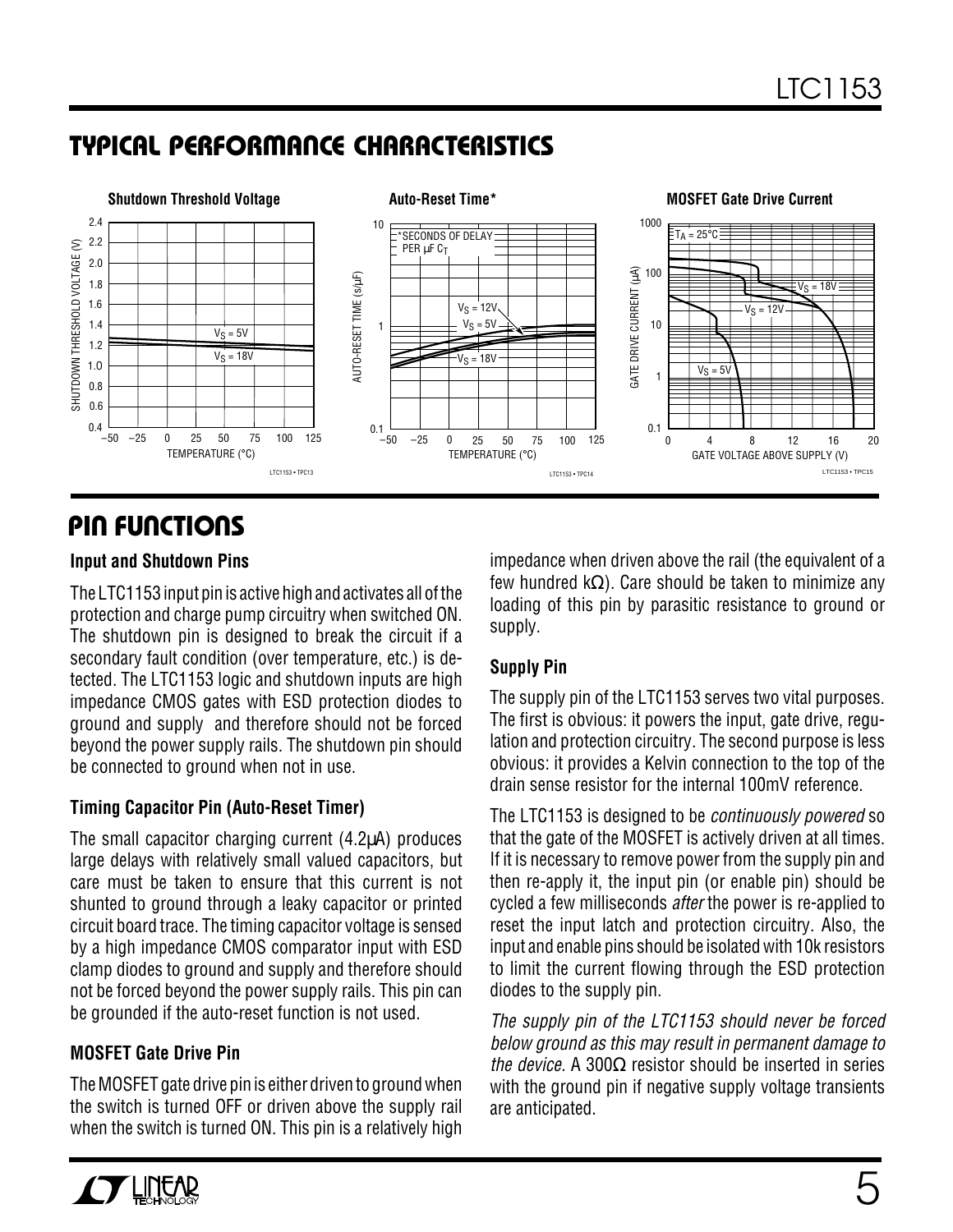## **PIN FUNCTIONS**

### **Drain Sense Pin**

The drain sense pin is compared against the supply pin voltage. If the voltage at this pin is more than 100mV below the supply pin, the input latch will trip and the MOSFET switch will be turned off.

This pin is also a high impedance CMOS gate with ESD protection and therefore should not be forced beyond the power supply rails.

Some loads, such as large supply capacitor, lamps, or motors require high inrush currents. An RC time is added between the sense resistor and the drain sense pin to ensure that the drain sense circuitry does not false trigger during start-up. This trip delay can be set from a few microseconds to many seconds. However, very long delays may put the MOSFET switch in risk of being destroyed by a short-circuit condition. (see Applications Information Section).

#### **Status Pin**

The status pin is an open-drain output which is driven low whenever the breaker is tripped. A 51k pull-up resistor should be connected between this output and a logic supply. The status pins of multiple LTC1153s can be OR'd together if independent fault sensing is not required. No connection is required to this pin when not in use.



# **BLOCK DIAGRAM**

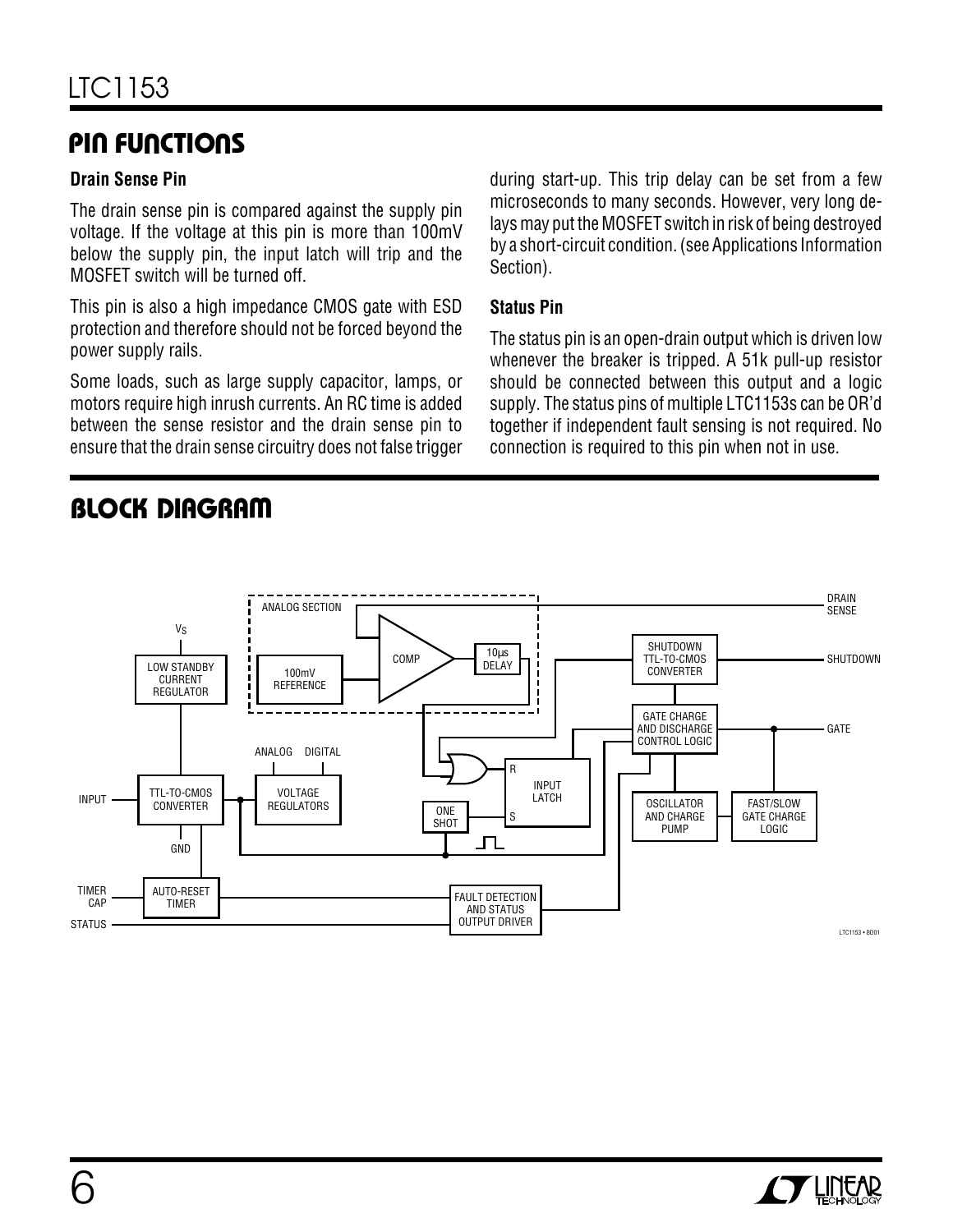

## **TEST CIRCUIT TIMING DIAGRAM**



# LTC1153 OPERATION

The LTC1153 is an electronic circuit breaker with built-in MOSFET gate charge pump, over-current detection and auto-reset circuitry. The LTC1153 consists of the following functional blocks:

## **TTL and CMOS Compatible Inputs**

The LTC1153 input and shutdown input have been designed to accommodate a wide range of logic families. Both input thresholds are set at about 1.3V with approximately 100mV of hysteresis.

A low standby current voltage regulator provides continuous bias for the TTL-to-CMOS converter. The TTL-to-CMOS converter output enables the rest of the circuitry. In this way the power consumption is kept to a minimum in the standby mode.

## **Auto-Reset Timer**

An external timing capacitor,  $C_T$ , is ramped up by a small current whenever a fault is detected, i.e., the switch latched off. When the timing capacitor ramps up to approximately 2.5V, the switch is turned back on and the timing capacitor discharged. If the circuit breaker output is still in an overload state, the breaker will latch off and this cycle will continue until the fault condition is removed.

## **Internal Voltage Regulation**

The output of the TTL-to-CMOS converter drives two regulated supplies which power the low voltage CMOS logic and analog blocks. The regulator outputs are isolated from each other so that the noise generated by the charge pump logic is not coupled into the 100mV reference or the analog comparator.

## **Gate Charge Pump**

Gate drive for the MOSFET switch is produced by an adaptive charge pump circuit which generates a gate voltage substantially higher than the power supply voltage. The charge pump capacitors are included on-chip and therefore no external components are required to generate the gate drive.

## **Drain Current Sense**

The LTC1153 is configured to sense the current flowing into the drain of an N-channel MOSFET switch. An internal 100mV reference is compared to the drop across a sense resistor (typically 0.002Ω to 0.10Ω) in series with the drain lead. If the drop across this resistor exceeds the internal 100mV threshold, the input latch is reset and the gate is quickly discharged via a relatively large N-channel transistor.

7

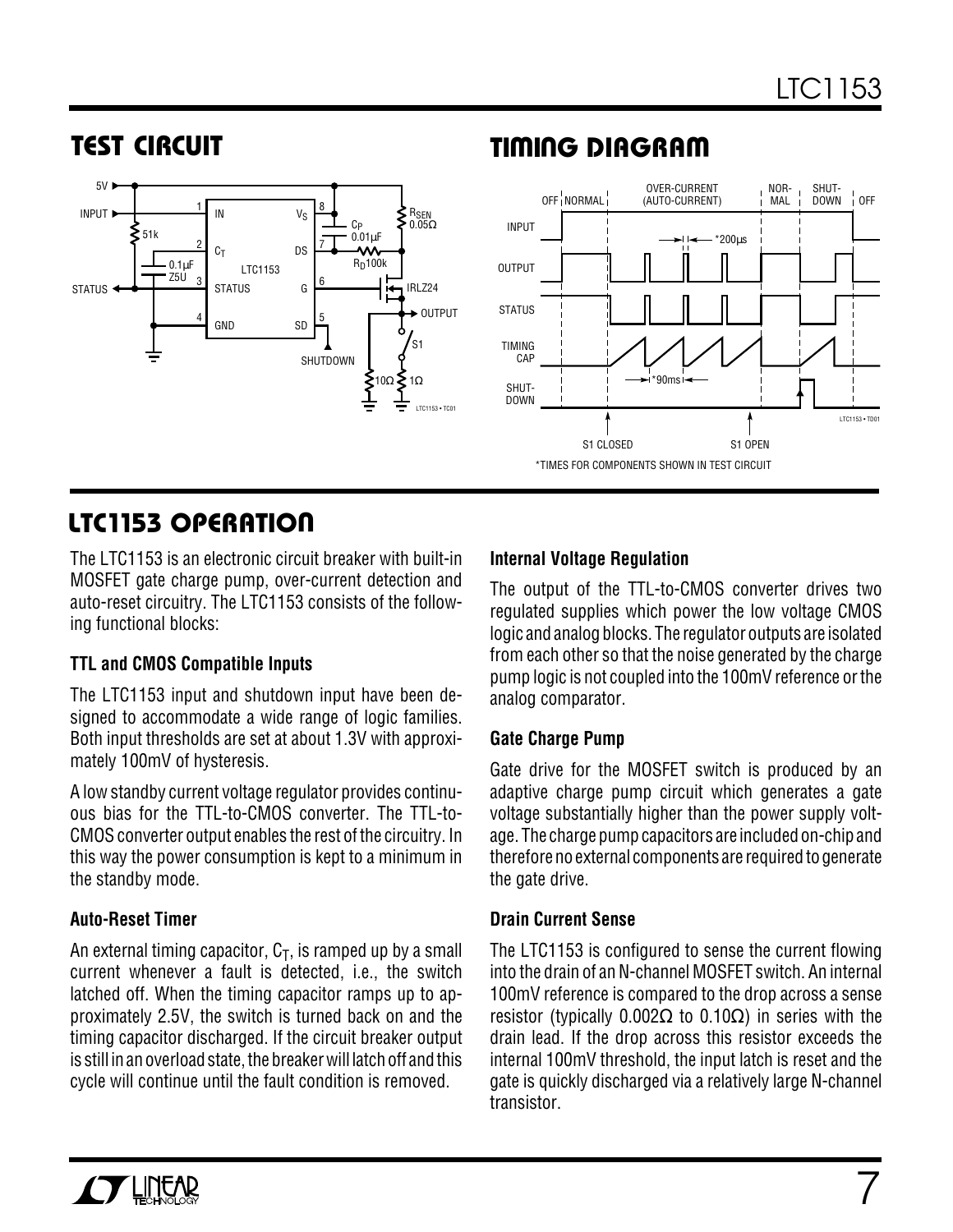# LTC1153 OPERATION

## **Controlled Gate Rise and Fall Times**

When the input is switched ON and OFF, the gate is charged by the internal charge pump and discharged in a controlled manner. The charge and discharge rates have been set to minimize RFI and EMI emissions in normal operation. If a short-circuit or current overload condition is encountered, the gate is discharged very quickly (typically a few microseconds) by a large N-channel transistor.

## **U A S O PPLICATI W U U I FOR ATIO**

### **MOSFET and Load Protection**

The LTC1153 protects the power MOSFET switch by removing drive from the gate as soon as an over-current condition is detected and breaking the circuit to the load. Resistive and inductive loads can be protected with no external time delay in series with the drain sense pin. High inrush current loads, however, require that the trip delay time be set long enough to start the load but short enough to ensure the safety of the MOSFET.

## **Resistive Loads**

Loads that are primarily resistive should be protected with as short a delay as possible to minimize the amount of time that the MOSFET switch or the load is subjected to an overload condition. The drain sense circuitry has a builtin trip delay of approximately 10µs to eliminate false triggering by power supply or load transient conditions. This delay is sufficient to "mask" short load current transients and the starting of a small capacitor  $\left\langle \langle 1 \mu \right\rangle$  in parallel with the load. The drain sense pin can therefore be connected directly to the drain current sense resistor as shown in Figure 1.

## **Inductive Loads**

Loads that are primarily inductive, such as relays, solenoids and stepper motor windings should be protected with as short a delay as possible to minimize the amount of time that the MOSFET is subjected to an overload condition. The built-in 10µs trip delay will ensure that the breaker is not false-tripped by a supply or load transient. No external delay components are required as shown in Figure 2.

## **Status Output Driver**

The status circuitry continuously monitors the input and the gate charge control logic. The open-drain output is driven low when the input is turned ON and the breaker is latched off. The status circuitry is reset along with the input latch when the auto-reset circuitry retries the breaker or the input is cycled low.







**Figure 2. Protecting Inductive Loads**

Large inductive loads (>0.1mH) may require diodes connected directly across the inductor to safely divert the stored energy to ground. Many inductive loads have these diodes included. If not, a diode of the proper current rating

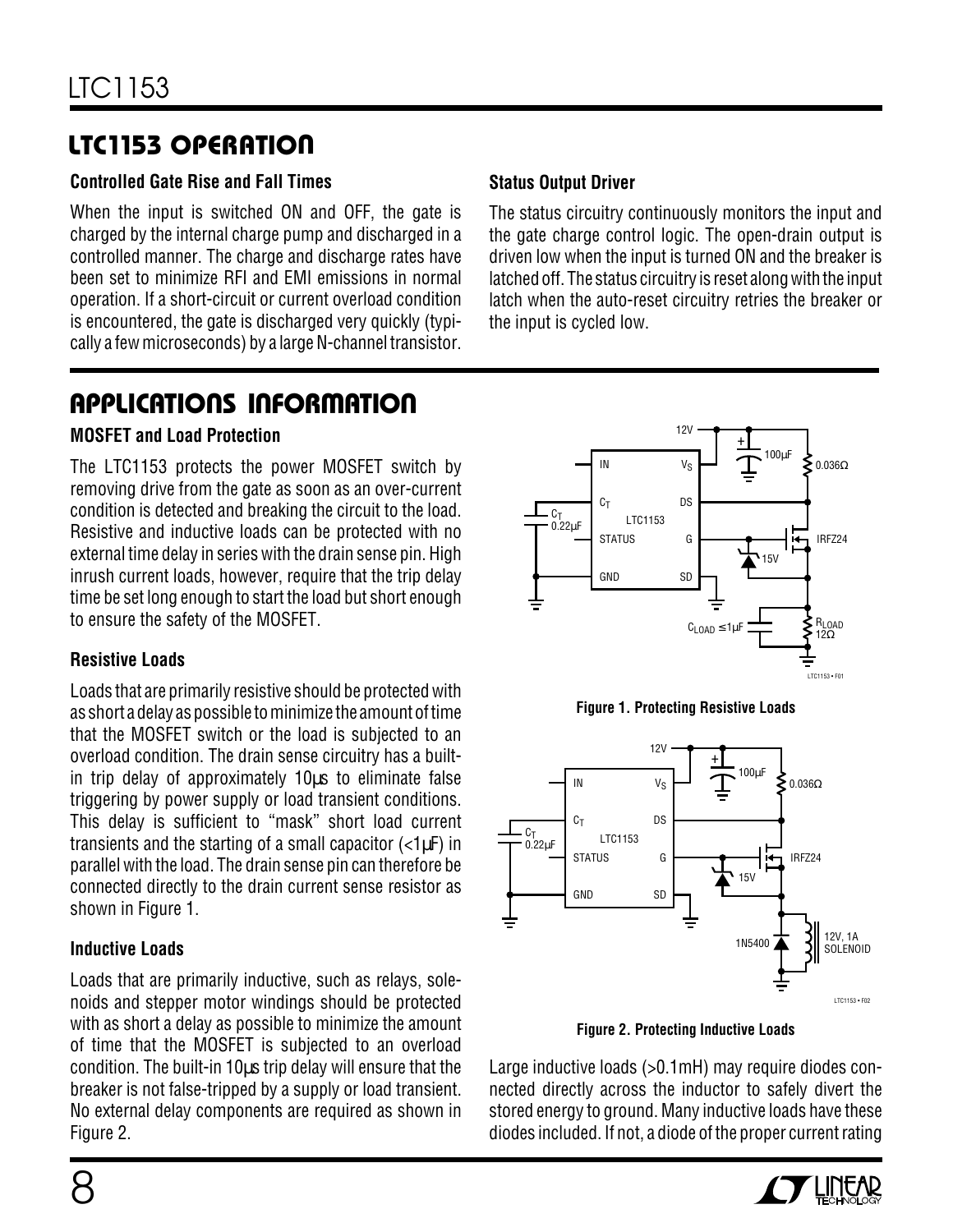# **U A S O PPLICATI W U U I FOR ATIO**

should be connected across the load, as shown in Figure 2, to safely divert the stored energy.

### **Capacitive Loads**

Large capacitive loads, such as complex electrical systems with large bypass capacitors, should be powered using the circuit shown in Figure 3. The gate drive to the power MOSFET switch is passed through an RC delay network, R1 and C1, which greatly reduces the turn on ramp rate of the switch. And since the MOSFET source voltage follows the gate voltage, the load is powered smoothly and slowly from ground. This dramatically reduces the start-up current flowing into the supply capacitor/s which, in turn, reduces supply transients and allows for slower activation of sensitive electrical loads. (Diode, D1, provides a direct path for the LTC1153 protection circuitry to quickly discharge the gate).



**Figure 3. Powering Large Capacitive Loads**

The RC network,  $R_D$  and  $C_D$ , in series with the drain sense input should be set to trip based on the expected characteristics of the load *after* start-up. With this circuit, it is possible to power a large capacitive load and still react quickly (10µs) to break the circuit if a short-circuit condition is encountered. The ramp rate at the output of the switch as it lifts off ground is approximately:

 $dV/dt = (V_{GATE} - V_{TH})/(R1 \times C1)$ 

And therefore the current flowing into the capacitor during start-up is approximately:

 $I_{START-UP} = C_{LOAD} \times dV/dt$ 

Using the values shown in Figure 3, the start-up current is less than 100mA and does not false-trip the breaker.

### **Lamp Loads**

The inrush current created by a lamp during turn-on can be 10 to 20 times greater than the rated operating current. The circuit shown in Figure 4 shifts the trip threshold up by a factor of 11:1 (to 30A) for 100ms while the bulb is turned on. The trip threshold then drops down to 2.7A after the inrush current has subsided.



**Figure 4. Lamp Driver with Delayed Protection**

#### **Selecting R<sub>D</sub> and C<sub>D</sub>**

Figure 5 is a graph of normalized breaker trip time versus breaker current. This graph is used to select the two delay components,  $R_D$  and  $C_D$ , which make up a simple RC delay between the drain sense resistor and the drain sense input.



**Figure 5. Trip Delay Time vs Breaker Current**

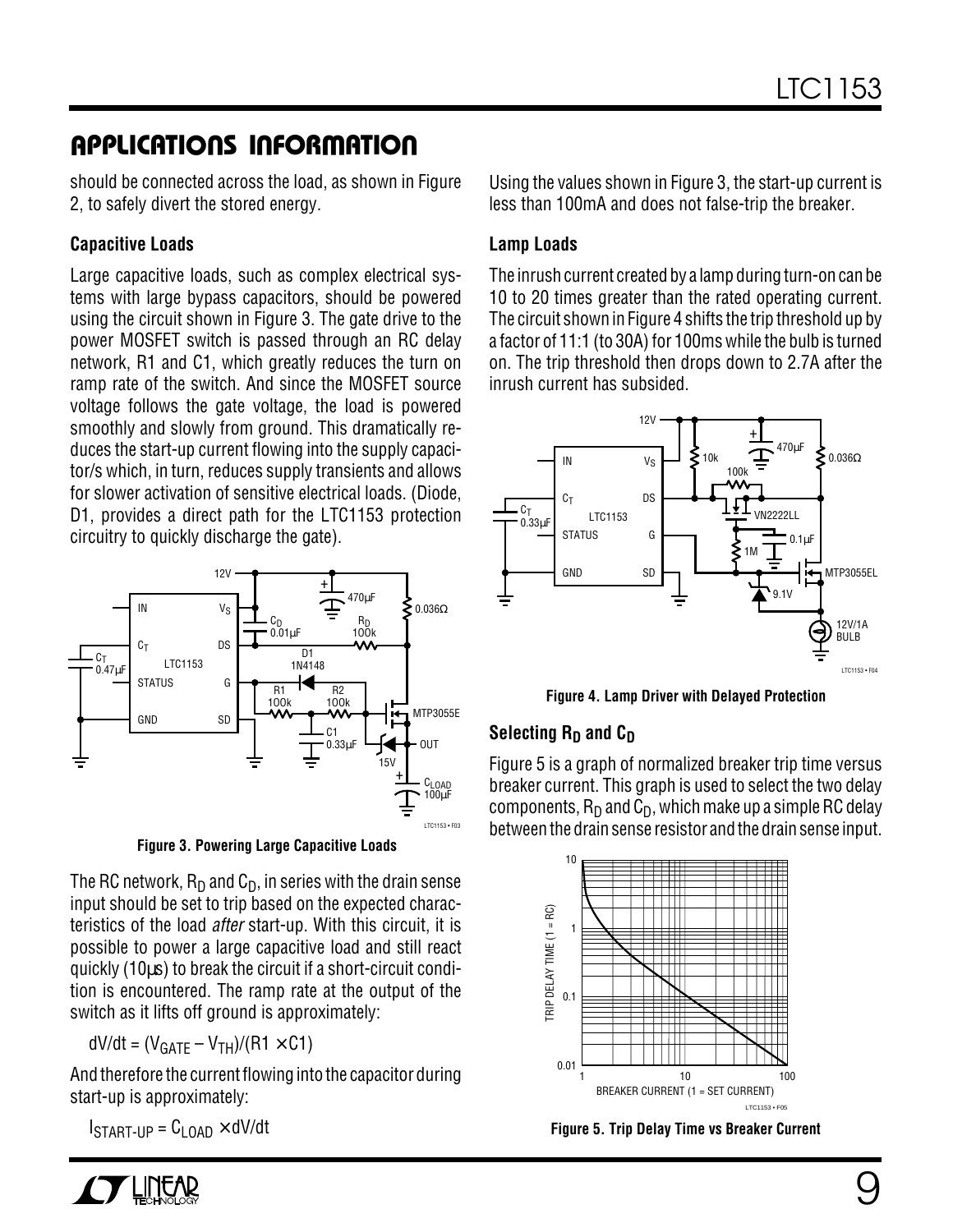# **U A S O PPLICATI W U U I FOR ATIO**

The Y axis of the graph is normalized to one RC time constant. The X axis is normalized to the set current. (The set current is defined as the current required to develop 100mV across the drain sense resistor).

Note that the trip delay time is shorter for increasing levels of MOSFET current. This ensures that the total energy dissipated by the MOSFET is always within the bounds established by the manufacturer for safe operation. (See MOSFET data sheet for further S.O.A. information).

### **Using a Speed-Up Diode**

Another way to reduce the trip delay time is to "bypass" the delay resistor with a small signal diode as shown in Figure 6. The diode will engage when the drop across the drain sense resistor exceeds about 0.7V, providing a direct path to the sense pin and dramatically reducing the trip delay time. The drain sense resistor value is selected to limit the maximum DC breaker current to 4A.



**Figure 6. Using a Speed-Up Diode**

## **Reverse Battery Protection**

The LTC1153 can be protected against reverse battery conditions by connecting a resistor in series with the ground lead as shown in Figure 7. The resistor limits the supply current to less than 50mA with –12V applied. Since the LTC1153 draws very little current while in normal operation, the drop across the ground resistor is minimal. the 5V µP (or control logic) is protected by the 10k resistors in series with the input and status pins. **Figure 8. Supply Filter for Current Limited Supplies**



**Figure 7. Reverse Battery Protection**

## **Current Limited Power Supplies**

The LTC1153 requires at least 3.5V at the supply pin to ensure proper operation. It is therefore necessary that the supply to the LTC1153 be held higher than 3.5V at all times, even when the output of the switch is short circuited to ground. The output voltage of a current limited regulator may drop very quickly during short-circuit and pull the supply pin of the LTC1153 below 3.5V before the shutdown circuitry has had time to respond and remove drive from the gate of the power MOSFET. A supply filter should be added as shown in Figure 8 which holds the supply pin of the LTC1153 high long enough for the over-current shutdown circuitry to respond and fully discharge the gate, i.e., break the circuit.



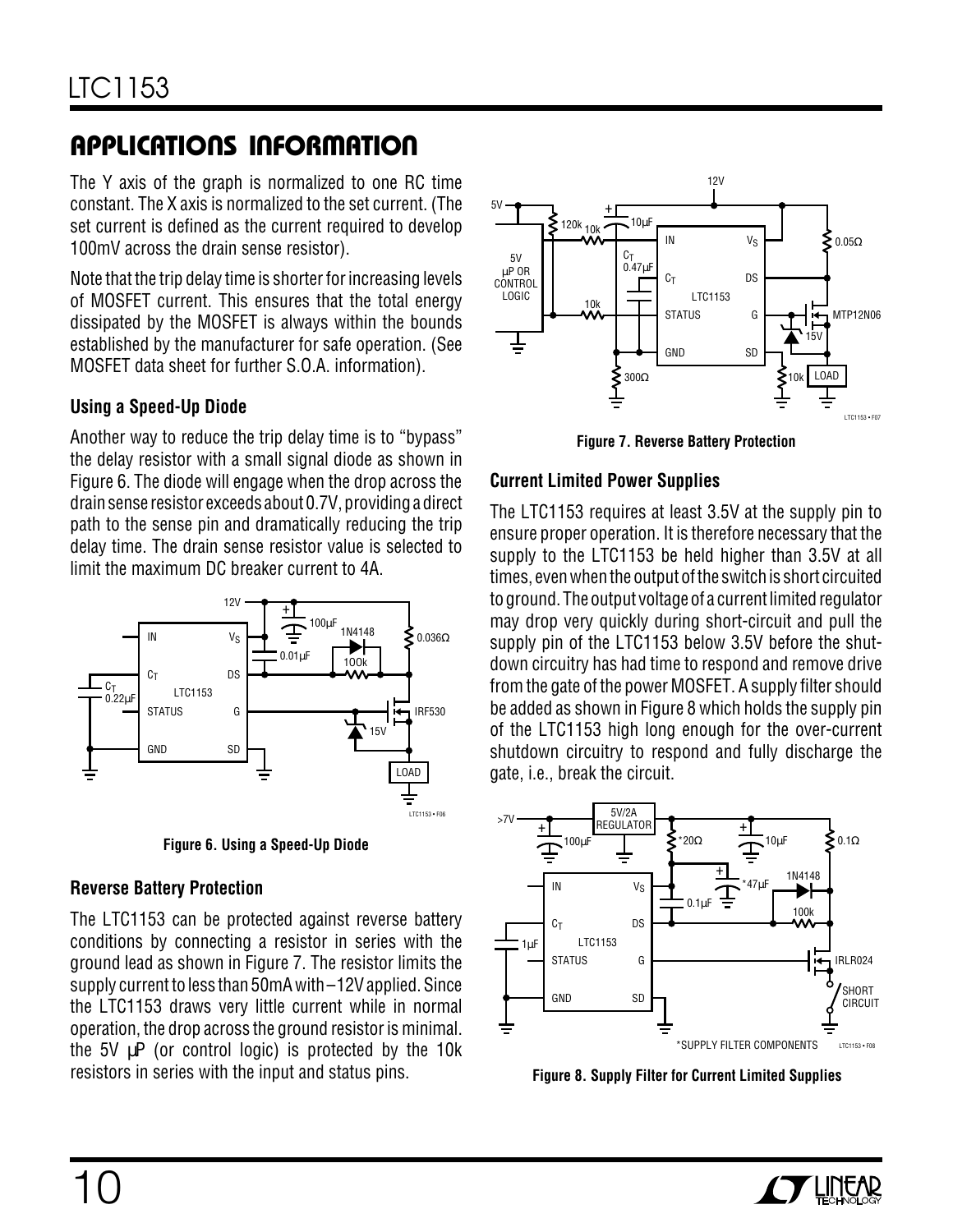# **U A S O PPLICATI W U U I FOR ATIO**

Five volt linear regulators with small output capacitors are the most difficult to protect as they can "switch" from a voltage mode to a current limited mode very quickly. The large output capacitors on many switching regulators, on the other hand, may be able to hold the supply pin of the LTC1153 above 3.5V sufficiently long that this extra filtering is not required.

Because the LTC1153 is micropower in both the standby and ON state, the voltage drop across the supply filter is less than 2mV, and does not significantly alter the accuracy of the 100mV drain sense threshold voltage.

# **TYPICAL APPLICATIONS**



#### **24V to 28V Over-Temperature Circuit Breaker**



## **Over-Voltage Circuit Breaker**





## **with Bootstrapped Supply**



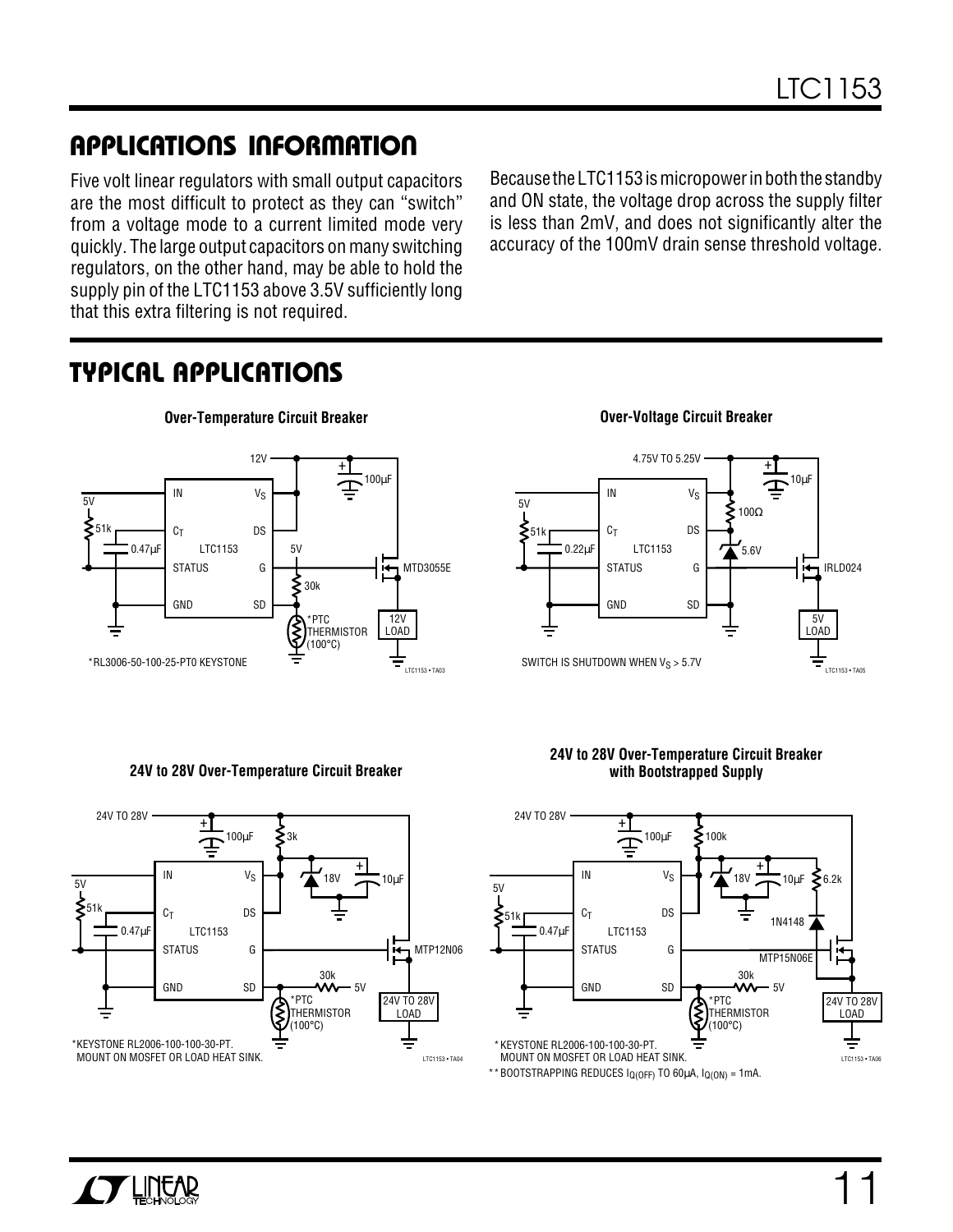## **U A S O TYPICAL PPLICATI**





**Logic Controlled Battery Switch with Reverse Battery Protection, Ramped Turn-On and 10**µ**A Standby Current**





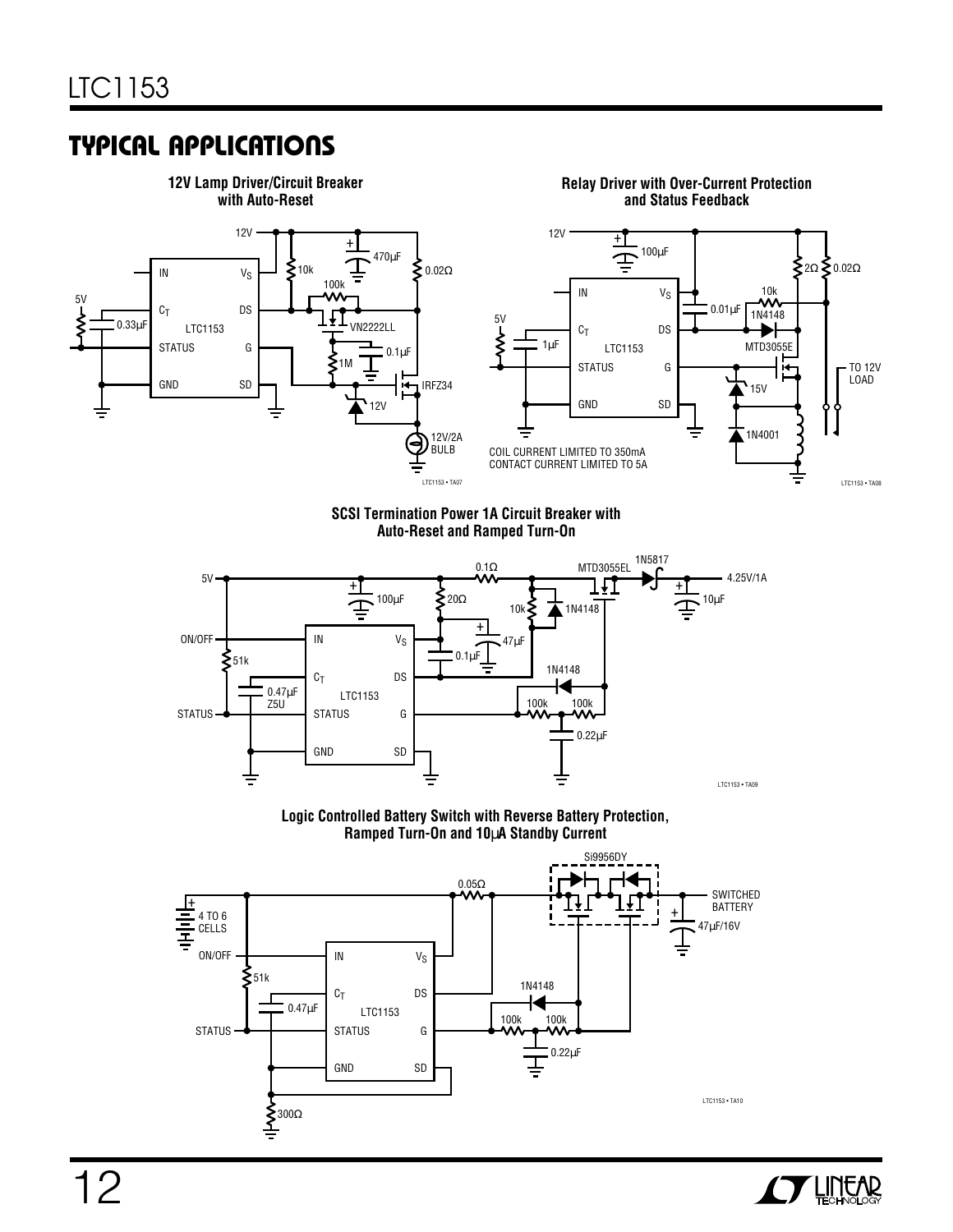## **U A S O TYPICAL PPLICATI**

**AV LINEAR** 



**"4 Cell-to-5V" Regulator with 2A Current Limit, Auto-Reset, Ramped Turn-On and 10**µ**A Standby Current**

**12V Step-Up Regulator with Soft Start, Auto-Reset Circuit Breaker (Pre-Regulator), Status Feedback and 10**µ**A Standby Current**





![](_page_13_Figure_7.jpeg)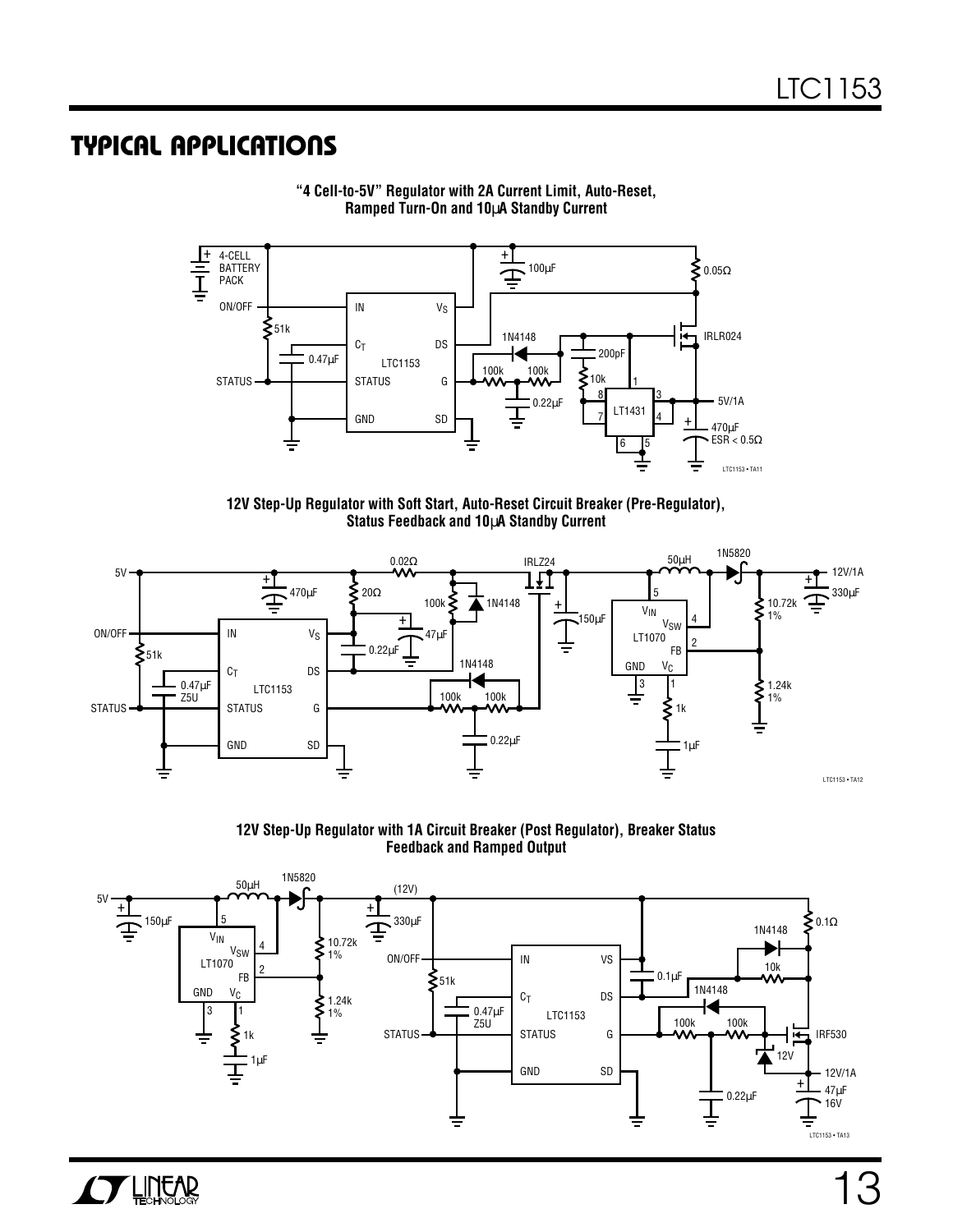## **U A S O TYPICAL PPLICATI**

![](_page_14_Figure_2.jpeg)

**Auto-Reset Circuit Breaker with Programmable (1-6) Number of Retries Using Binary Counter**

**DC Motor Driver with Stall-Current Circuit Breaking (Auto-Reset), Thermal Overload Shutdown and 10**µ**A Standby Current**

![](_page_14_Figure_5.jpeg)

![](_page_14_Picture_6.jpeg)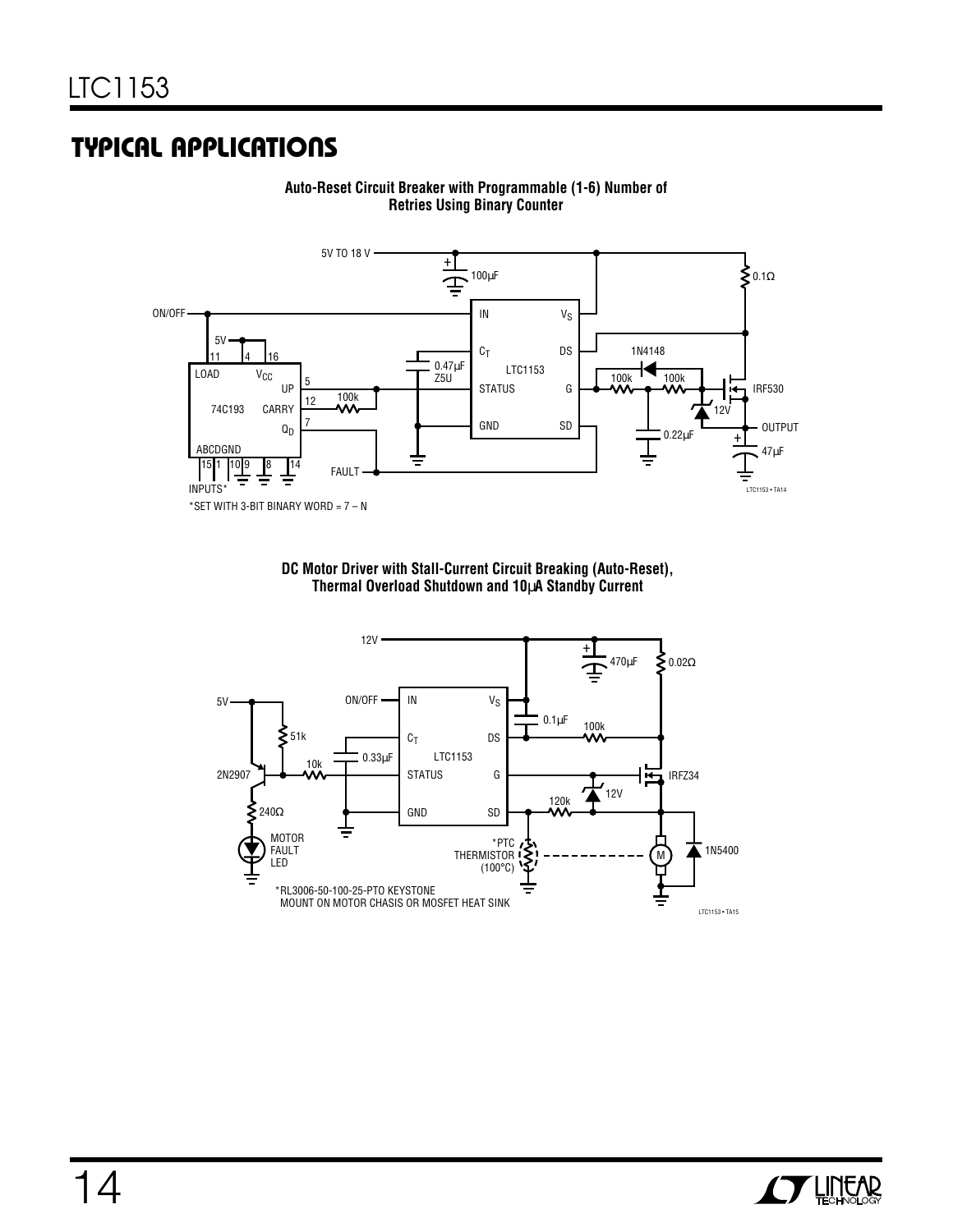## **PACKAGE DESCRIPTION**

![](_page_15_Figure_2.jpeg)

**N8 Package 8-Lead Plastic Lead**

![](_page_15_Figure_4.jpeg)

N8 0392

**S8 Package 8-Lead Plastic SOIC**

![](_page_15_Figure_7.jpeg)

![](_page_15_Picture_8.jpeg)